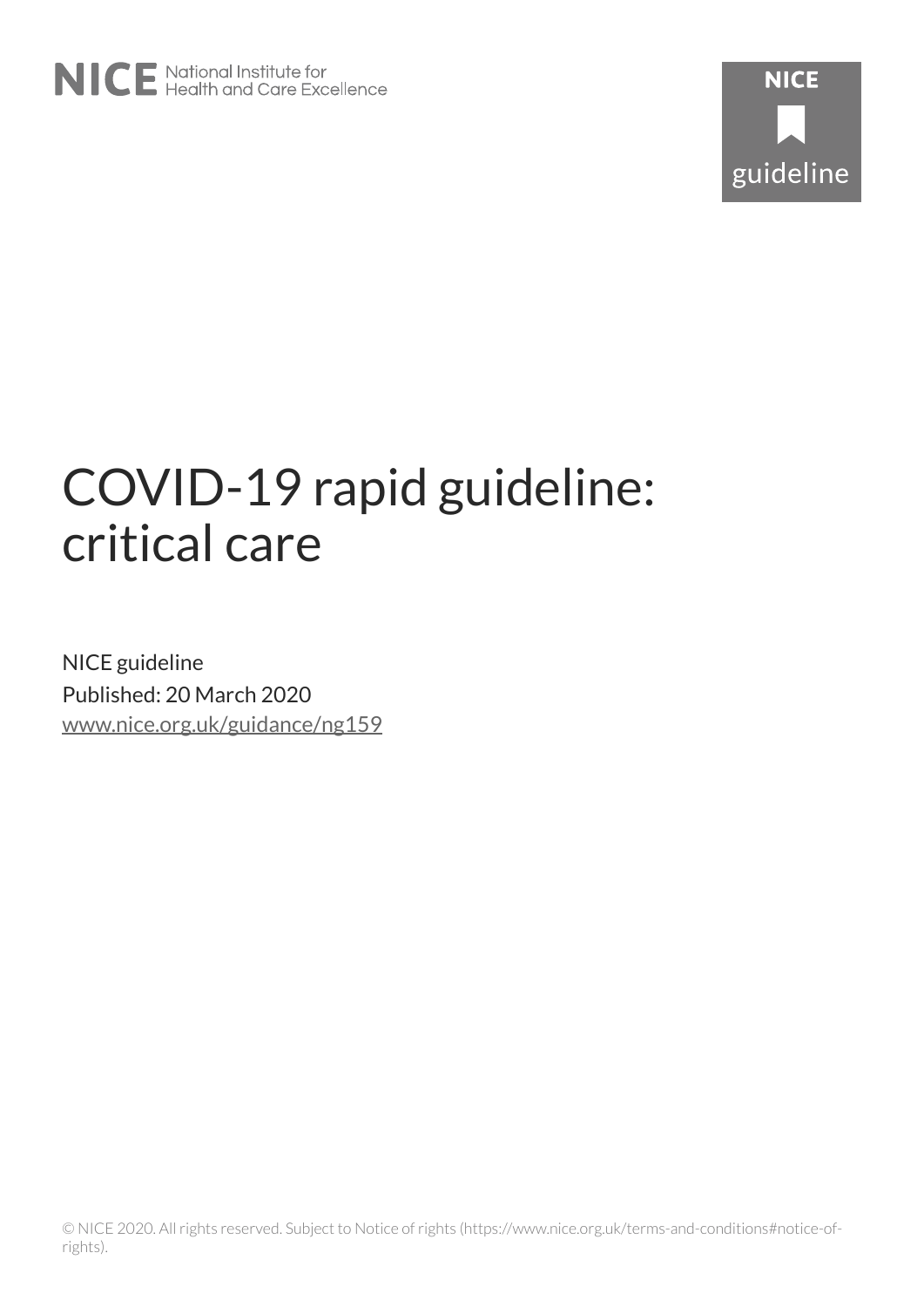# Your responsibility

The recommendations in this guideline represent the view of NICE, arrived at after careful consideration of the evidence available. When exercising their judgement, professionals and practitioners are expected to take this guideline fully into account, alongside the individual needs, preferences and values of their patients or the people using their service. It is not mandatory to apply the recommendations, and the guideline does not override the responsibility to make decisions appropriate to the circumstances of the individual, in consultation with them and their families and carers or guardian.

Local commissioners and providers of healthcare have a responsibility to enable the guideline to be applied when individual professionals and people using services wish to use it. They should do so in the context of local and national priorities for funding and developing services, and in light of their duties to have due regard to the need to eliminate unlawful discrimination, to advance equality of opportunity and to reduce health inequalities. Nothing in this guideline should be interpreted in a way that would be inconsistent with complying with those duties.

Commissioners and providers have a responsibility to promote an environmentally sustainable health and care system and should [assess and reduce the environmental impact of implementing](https://www.nice.org.uk/about/who-we-are/sustainability)  [NICE recommendations](https://www.nice.org.uk/about/who-we-are/sustainability) wherever possible.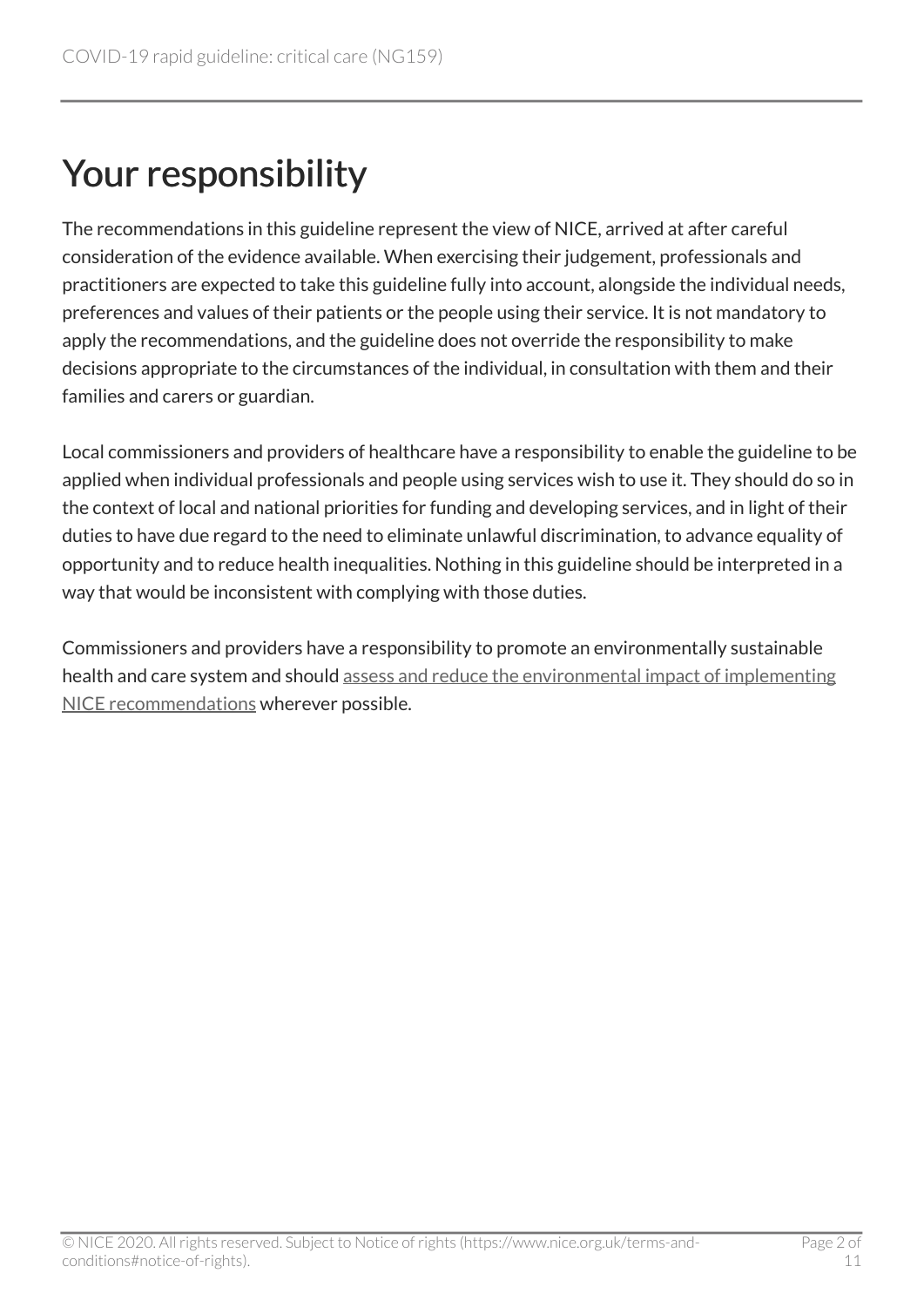# **Contents**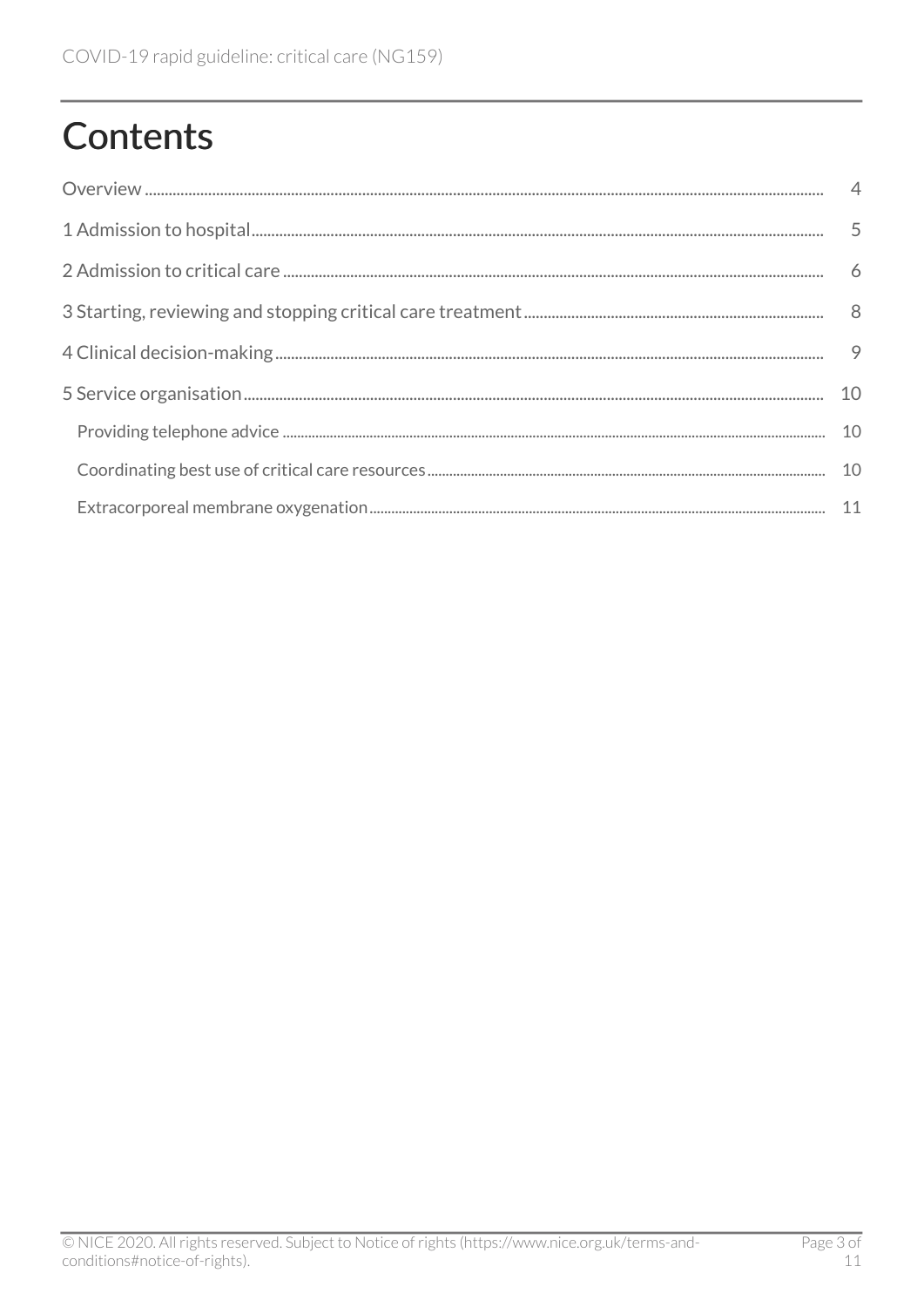# <span id="page-3-0"></span>**Overview**

The purpose of this guideline is to maximise the safety of patients who need critical care during the COVID-19 pandemic, while protecting staff from infection. It will also enable services to make the best use of NHS resources.

This guideline is for:

- health and care practitioners
- health and care staff involved in planning and delivering services
- commissioners

The recommendations bring together

- existing national and international guidance and policies
- advice from specialists working in the NHS from across the UK. These include people with expertise and experience of treating patients for the specific health conditions covered by the guidance during the current COVID-19 pandemic.

NICE has developed these recommendations in direct response to the rapidly evolving situation and so could not follow the standard process for guidance development. The guideline has been developed using the [interim process and methods for developing rapid guidelines on COVID-19](https://www.nice.org.uk/process/pmg35). The recommendations are based on evidence and expert opinion and have been verified as far as possible. We will review and update the recommendations as the knowledge base and expert experience develops.

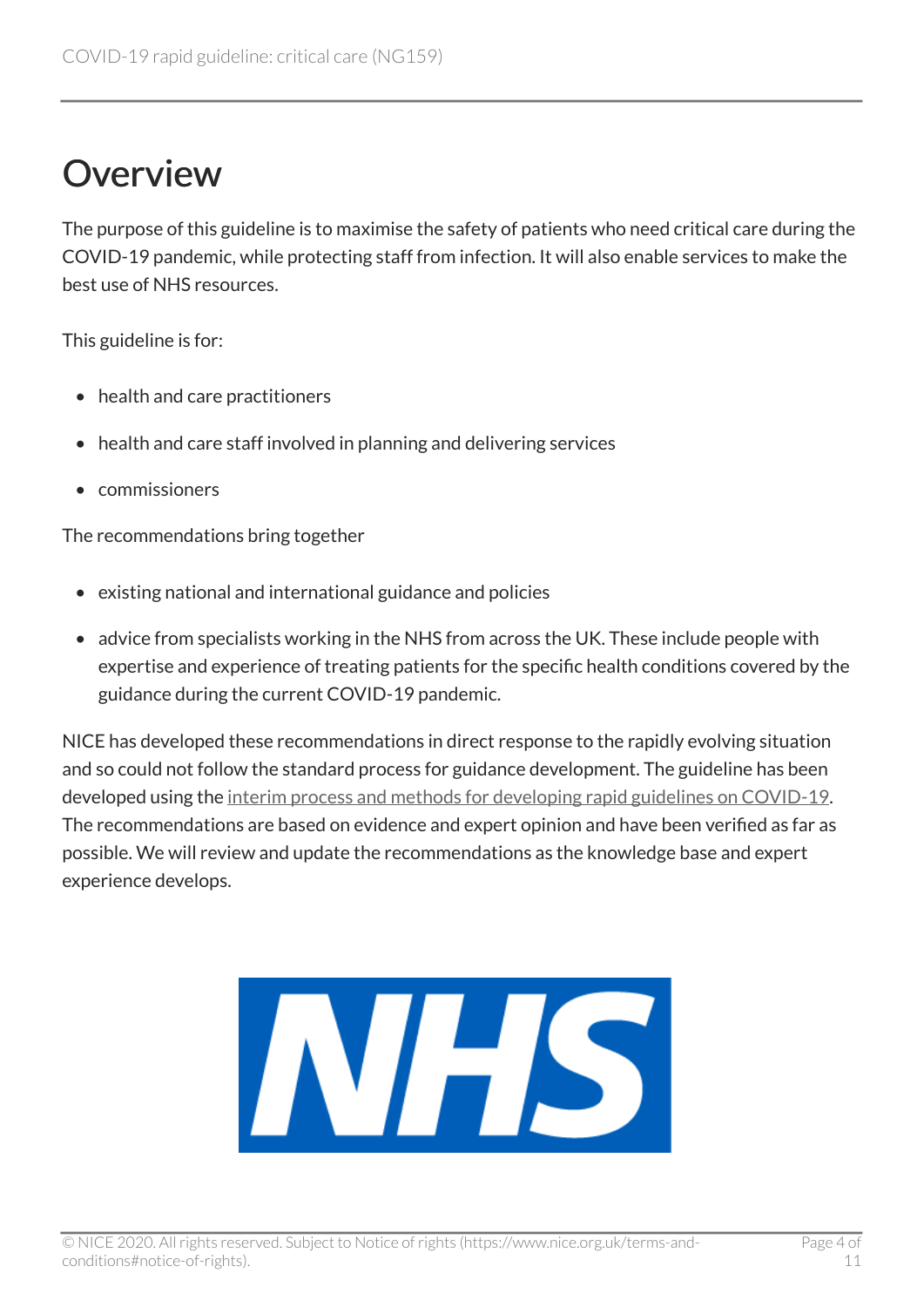### <span id="page-4-0"></span>1 Admission to hospital

- 1.1 On admission to hospital, assess all adults for frailty, irrespective of age and COVID-19 status. Consider comorbidities and underlying health conditions.
	- Use the [Clinical Frailty Scale](https://static1.squarespace.com/static/5b5f1d4e9d5abb9699cb8a75/t/5dadc90bb11ecf3bce47f27e/1571670285023/Rockwood+CFS.jpg) (CFS) for frailty assessment, available from the [NHS](https://www.scfn.org.uk/) [Specialised Clinical Frailty Network](https://www.scfn.org.uk/).
	- Record the frailty assessment in the patient's medical record.
- 1.2 When patients with possible COVID-19 have been identified, follow appropriate [UK government guidance on infection prevention and control](https://www.gov.uk/government/publications/wuhan-novel-coronavirus-infection-prevention-and-control)  [measures.](https://www.gov.uk/government/publications/wuhan-novel-coronavirus-infection-prevention-and-control) This includes recommendations on:
	- patient transfers and transport
	- segregation and cohorting
	- personal protective equipment
	- aerosol-generating procedures.
- 1.3 If COVID-19 is diagnosed in someone not isolated from admission or presentation, follow [UK government guidance on actions required when a case](https://www.gov.uk/government/publications/covid-19-guidance-for-healthcare-providers-who-have-diagnosed-a-case-within-their-facility/covid-19-actions-required-when-a-case-was-not-diagnosed-on-admission)  [was not diagnosed on admission](https://www.gov.uk/government/publications/covid-19-guidance-for-healthcare-providers-who-have-diagnosed-a-case-within-their-facility/covid-19-actions-required-when-a-case-was-not-diagnosed-on-admission).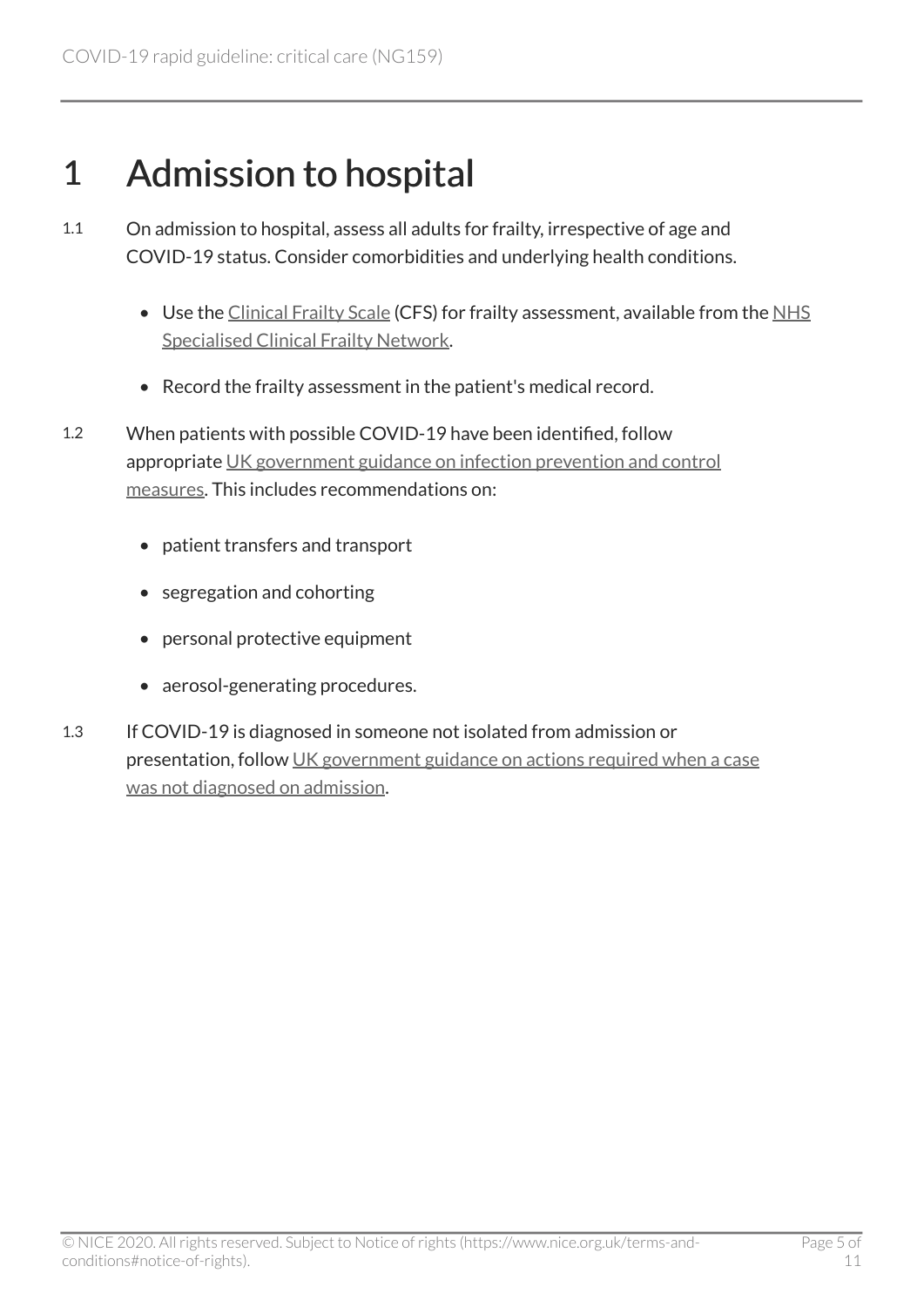# <span id="page-5-0"></span>2 Admission to critical care

See the [critical care admission algorithm](https://www.nice.org.uk/guidance/ng159/resources/critical-care-admission-algorithm-pdf-8708948893).

- 2.1 Discuss the risks, benefits and possible likely outcomes of the different treatment options with patients, families and carers using decision support tools (where available) so that they can make informed decisions about their treatment wherever possible. [See information to support decision making.](https://www.nice.org.uk/guidance/ng159/resources/information-to-support-decision-making-pdf-8708913901)
- 2.2 Involve critical care teams in discussions about admission to critical care for a patient where:
	- the CFS score suggests the person is less frail (for example the score is less than 5), they are likely to benefit from critical care organ support and they want critical care treatment or
	- the CFS score suggests the person is more frail (for example the score is 5 or more), there is uncertainty regarding the likely benefit of critical care organ support, and critical care advice is needed to help the decision about treatment.

Take into account the impact of underlying pathologies, comorbidities and severity of acute illness on the likelihood of critical care treatment achieving the desired outcome.

- 2.3 Support non-critical care healthcare professionals to discuss treatment plans with patients who would not benefit from critical care treatment or who do not wish to be admitted to critical care.
- 2.4 Sensitively discuss a possible 'do not attempt cardiopulmonary resuscitation' decision with all adults with capacity and a CFS score suggestive of increased frailty (for example of 5 or more). Include in the discussion:
	- the possible benefits of any critical care treatment options
	- the possible risks of critical care treatment options
	- the possible likely outcomes.

Involve a member of the critical care team if the patient or team needs advice about critical care to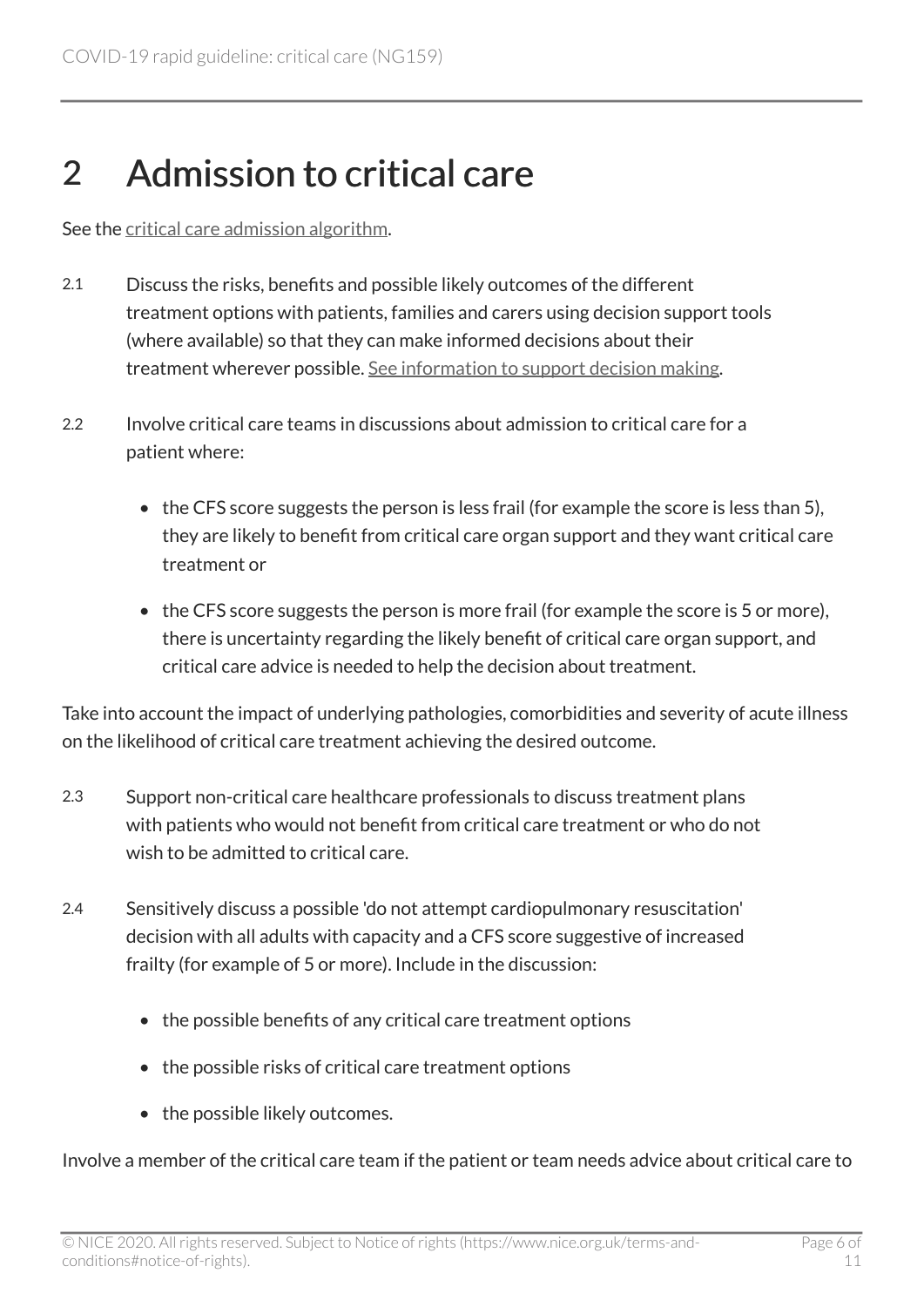#### make decisions about treatment.

- 2.5 Ensure healthcare professionals have access to resources to support discussions about treatment plans (see for example [decision-making for](https://www.ncbi.nlm.nih.gov/books/NBK549975/figure/fig15/?report=objectonly)  [escalation of treatment and referring for critical care support,](https://www.ncbi.nlm.nih.gov/books/NBK549975/figure/fig15/?report=objectonly) and an example [decision support form\)](https://www.ncbi.nlm.nih.gov/books/NBK549970).
- 2.6 Ensure that when treatment outside critical care is the agreed course of action, patients receive optimal care within the ward.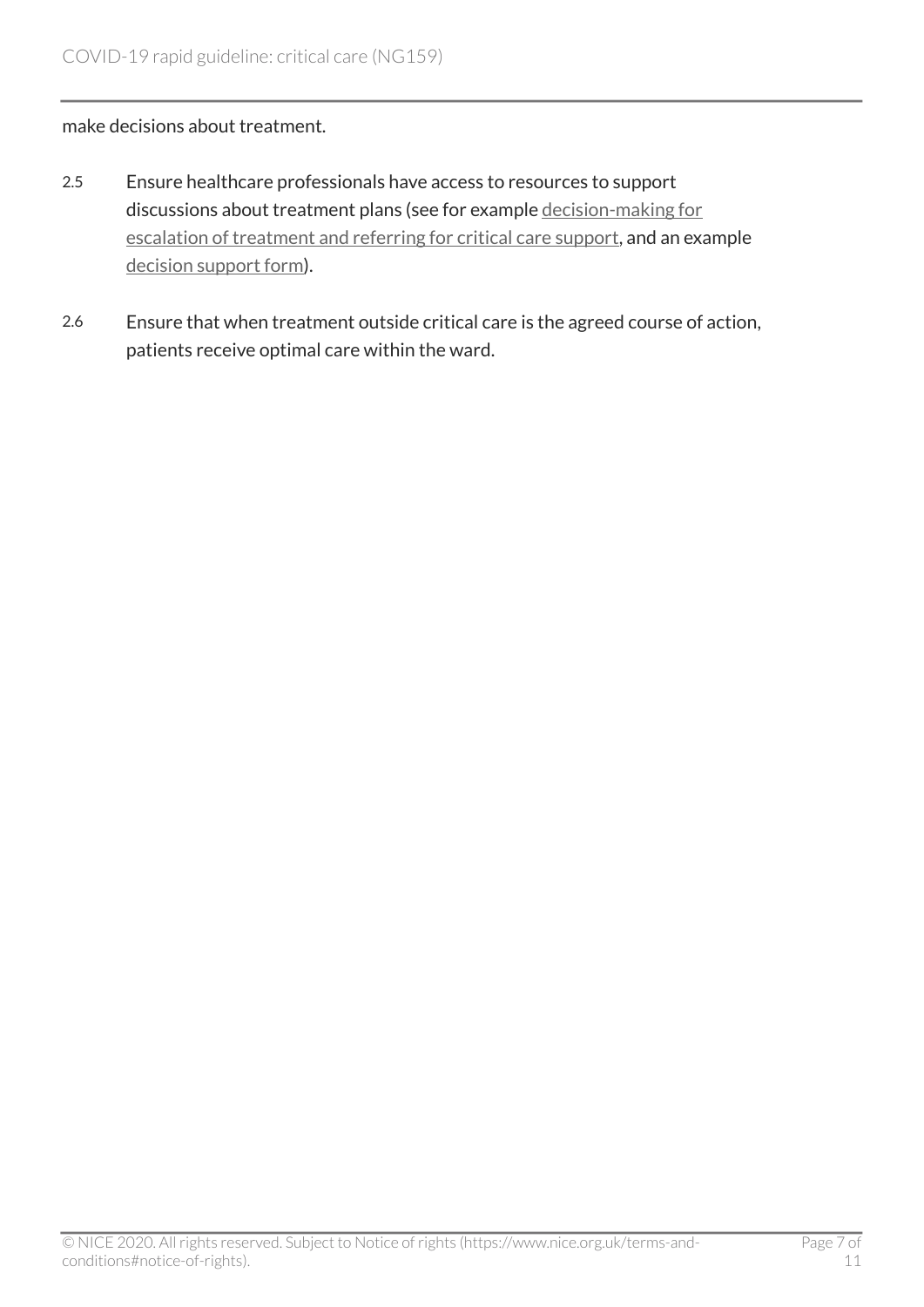# <span id="page-7-0"></span>3 Starting, reviewing and stopping critical care treatment

- 3.1 Start critical care treatment with a clear plan of how the treatment will address the diagnosis and lead to agreed treatment goals (outcomes).
- 3.2 Review critical care treatment regularly and when the patient's clinical condition changes. Include in the review an assessment of whether the goals of treatment are clinically realistic.
- 3.3 Stop critical care treatment when it is no longer considered able to achieve the desired overall goals (outcomes). Record the decision and the discussion with family and carers, the patient (if possible) or an independent mental capacity advocate (if appropriate).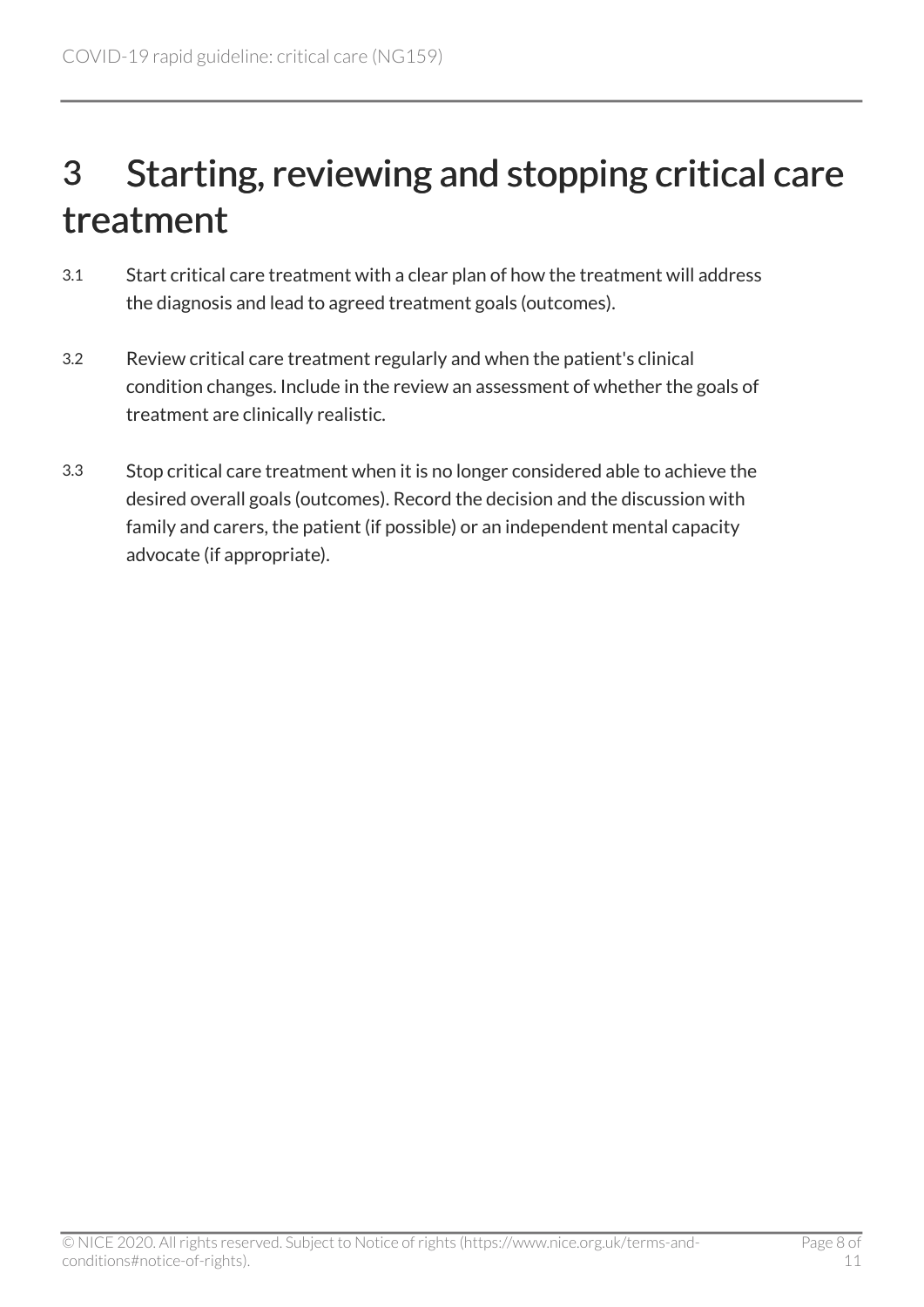### <span id="page-8-0"></span>4 Clinical decision-making

- 4.1 Be aware that guidance on treating COVID-19 may change with emerging scientific data and knowledge and that this may require modifications to treatment.
- 4.2 Base decisions on admission of individual adults to critical care on the likelihood of their recovery, taking into account the likelihood that a person will recover from their critical care admission to an outcome that is acceptable to them.
- 4.3 Support all healthcare professionals to use their existing knowledge and experience when making clinical decisions.
- 4.4 Critical care staff should support healthcare professionals who do not routinely work in critical care but need to do so (see [guidance from the Faculty of](https://icmanaesthesiacovid-19.org/) [Intensive Care Medicine](https://icmanaesthesiacovid-19.org/)).
- 4.5 Decisions about the use of critical care resources should only be made by, or with the support of, healthcare professionals with expert knowledge and skills in critical care.
- 4.6 Use objective data from recognised national sources, for example, the Intensive Care National Audit Research Centre, to support consistency in decisionmaking.
- 4.7 Use a recognised tool to record the decision-making process (see an example [decision support form\)](https://www.ncbi.nlm.nih.gov/books/NBK549970).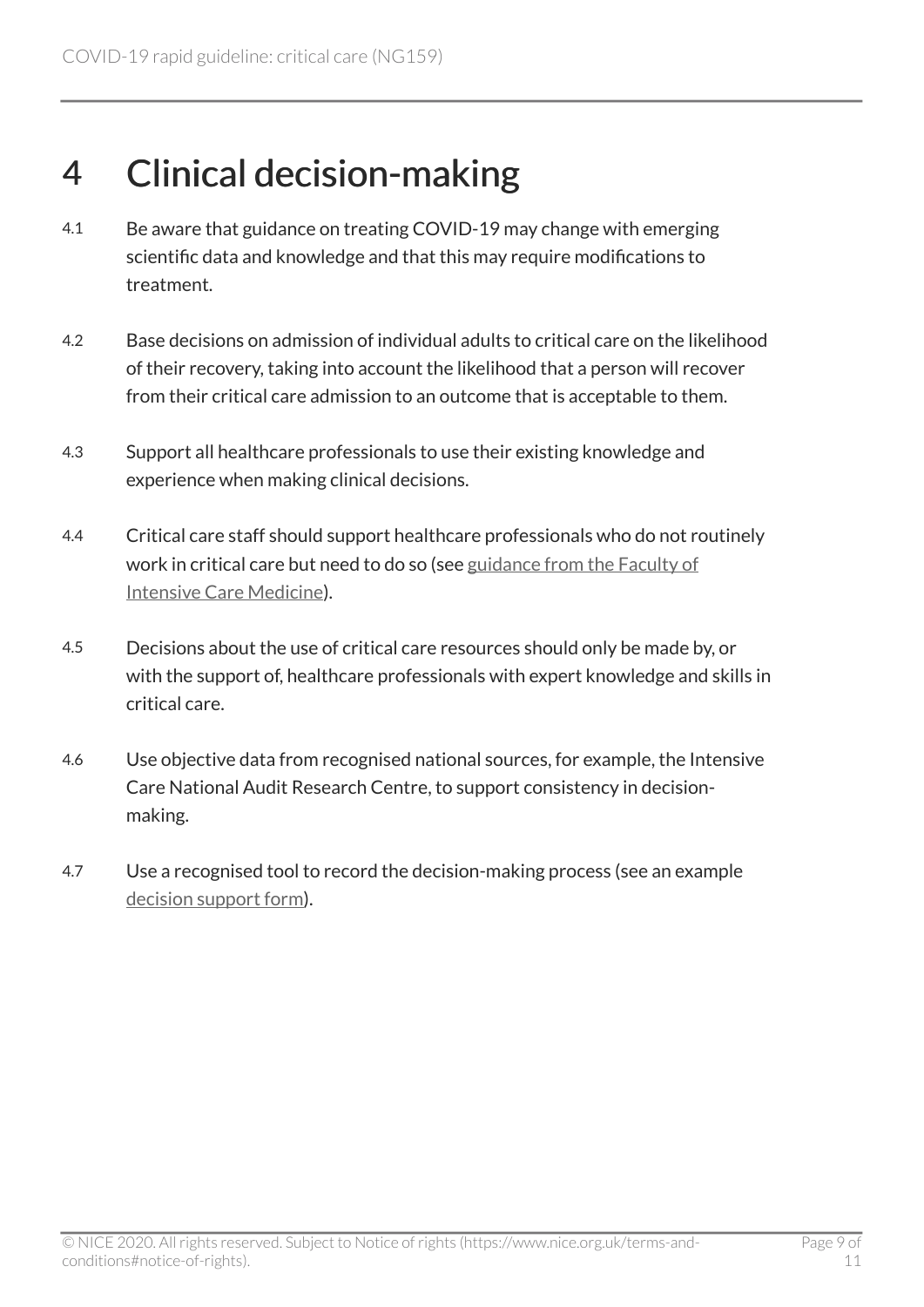# <span id="page-9-0"></span>5 Service organisation

### <span id="page-9-1"></span>Providing telephone advice

- 5.1 Trusts should review their 'management of the deteriorating patient' strategy and use of the track and trigger system (NEWS2 has been endorsed by NHS England/Improvement) to allow for telephone advice rather than face-to-face review from critical care when clinically appropriate. See the [NICE guideline on](https://www.nice.org.uk/guidance/cg50/chapter/1-Guidance#identifying-patients-whose-clinical-condition-is-deteriorating-or-is-at-risk-of-deterioration) [acutely ill adults in hospital for recommendations on identifying patients whose](https://www.nice.org.uk/guidance/cg50/chapter/1-Guidance#identifying-patients-whose-clinical-condition-is-deteriorating-or-is-at-risk-of-deterioration)  [clinical condition is deteriorating or is at risk of deterioration](https://www.nice.org.uk/guidance/cg50/chapter/1-Guidance#identifying-patients-whose-clinical-condition-is-deteriorating-or-is-at-risk-of-deterioration).
- 5.2 Document referral to and advice from critical care services in a standard format. Where telephone advice from critical care is appropriate this should still be documented in a standard format (see [an example of a tool for documentation\)](https://www.ncbi.nlm.nih.gov/books/NBK549950).

### <span id="page-9-2"></span>Coordinating best use of critical care resources

- 5.3 Hospitals should discuss the sharing of resources and the transfer of patients between units, including units in other hospitals, to ensure the best use of critical care within the NHS.
- 5.4 Data on the availability of critical care beds should be made available to the critical care decision makers and operational management team to facilitate sharing of resources (see table 1 for information on maximising critical care bed usage).

#### Table 1 Maximising critical care bed usage

#### Within critical care